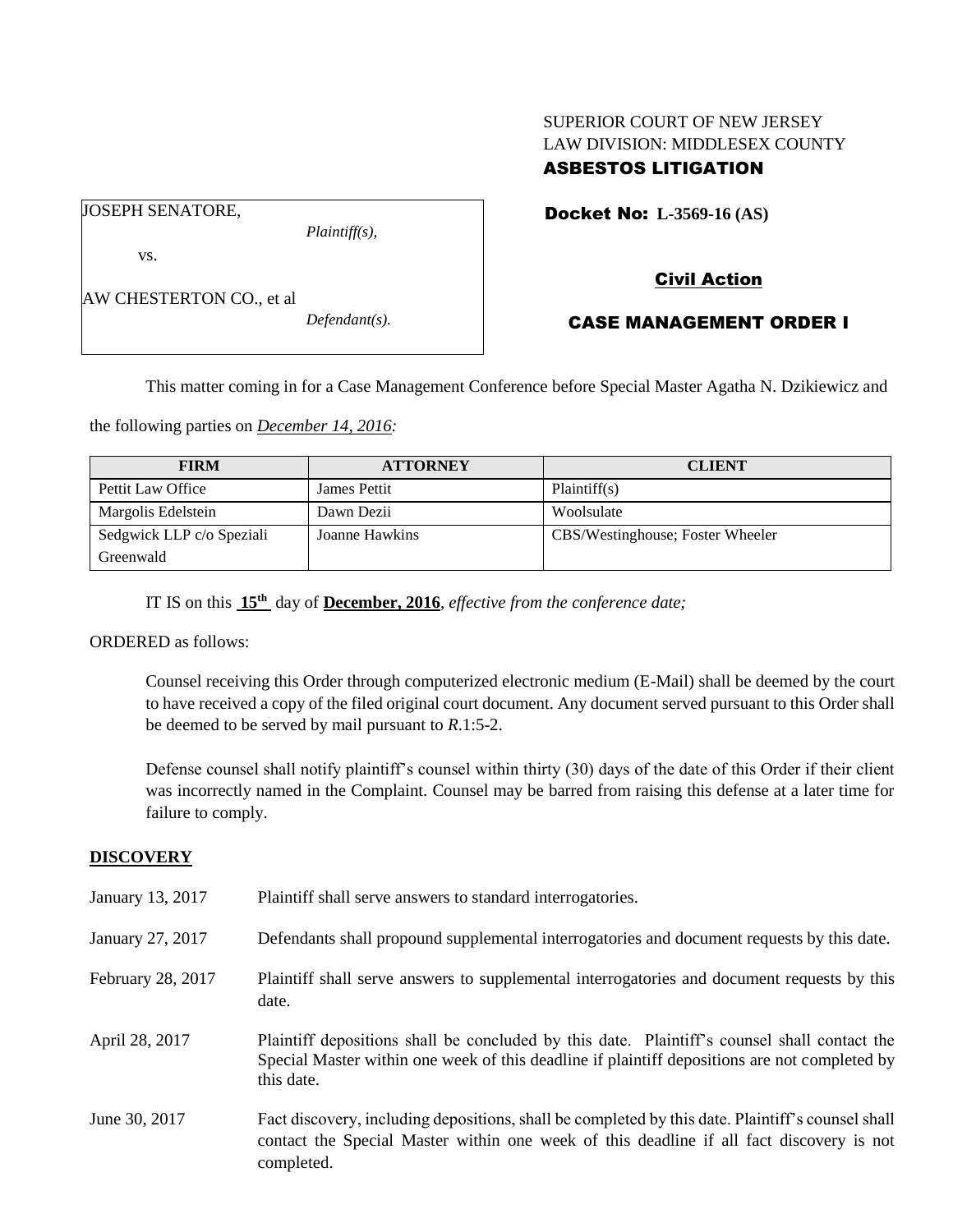# **EARLY SETTLEMENT**

July 7, 2017 Settlement demands shall be served on all counsel and the Special Master by this date.

#### **SUMMARY JUDGMENT MOTION PRACTICE**

- July 7, 2017 Plaintiff's counsel shall advise, in writing, of intent not to oppose motions by this date.
- July 21, 2017 Summary judgment motions shall be filed no later than this date.
- August 18, 2017 Last return date for summary judgment motions.

#### **MEDICAL DEFENSE**

| January 27, 2017  | Defendants shall request executed medical authorizations from plaintiff's counsel by this date.                                                                                                    |
|-------------------|----------------------------------------------------------------------------------------------------------------------------------------------------------------------------------------------------|
| February 24, 2017 | Plaintiff shall serve executed medical authorizations by this date.                                                                                                                                |
| October 20, 2017  | Plaintiff shall serve medical expert reports by this date.                                                                                                                                         |
| November 20, 2017 | The defense medical examination of plaintiff(s) shall be completed by this date.                                                                                                                   |
| December 22, 2017 | Defendants shall identify its medical experts and serve medical reports, if any, by this date. In<br>addition, defendants shall notify plaintiff's counsel (as well as all counsel of record) of a |

#### **LIABILITY EXPERT REPORTS**

October 20, 2017 Plaintiff shall identify its liability experts and serve liability expert reports or a certified expert statement by this date or waive any opportunity to rely on liability expert testimony.

joinder in an expert medical defense by this date.

December 22, 2017 Defendants shall identify its liability experts and serve liability expert reports, if any, by this date or waive any opportunity to rely on liability expert testimony.

# **EXPERT DEPOSITIONS**

January 12, 2018 Expert depositions shall be completed by this date. To the extent that plaintiff and defendant generic experts have been deposed before, the parties seeking that deposition in this case must file an application before the Special Master and demonstrate the necessity for that deposition. To the extent possible, documents requested in a deposition notice directed to an expert shall be produced three days in advance of the expert deposition. The expert shall not be required to produce documents that are readily accessible in the public domain.

# **PRE-TRIAL AND TRIAL**

December 20, 2017 @ 1:30pm Settlement conference. All defense counsel shall appear with authority to negotiate settlement and have a representative authorized to negotiate settlement available by phone. Any request to be excused from the settlement conference shall be made to the Special Master no later than 4:00pm of the day prior to the conference.

 $\_$  ,  $\_$  ,  $\_$  ,  $\_$  ,  $\_$  ,  $\_$  ,  $\_$  ,  $\_$  ,  $\_$  ,  $\_$  ,  $\_$  ,  $\_$  ,  $\_$  ,  $\_$  ,  $\_$  ,  $\_$  ,  $\_$  ,  $\_$  ,  $\_$  ,  $\_$  ,  $\_$  ,  $\_$  ,  $\_$  ,  $\_$  ,  $\_$  ,  $\_$  ,  $\_$  ,  $\_$  ,  $\_$  ,  $\_$  ,  $\_$  ,  $\_$  ,  $\_$  ,  $\_$  ,  $\_$  ,  $\_$  ,  $\_$  ,